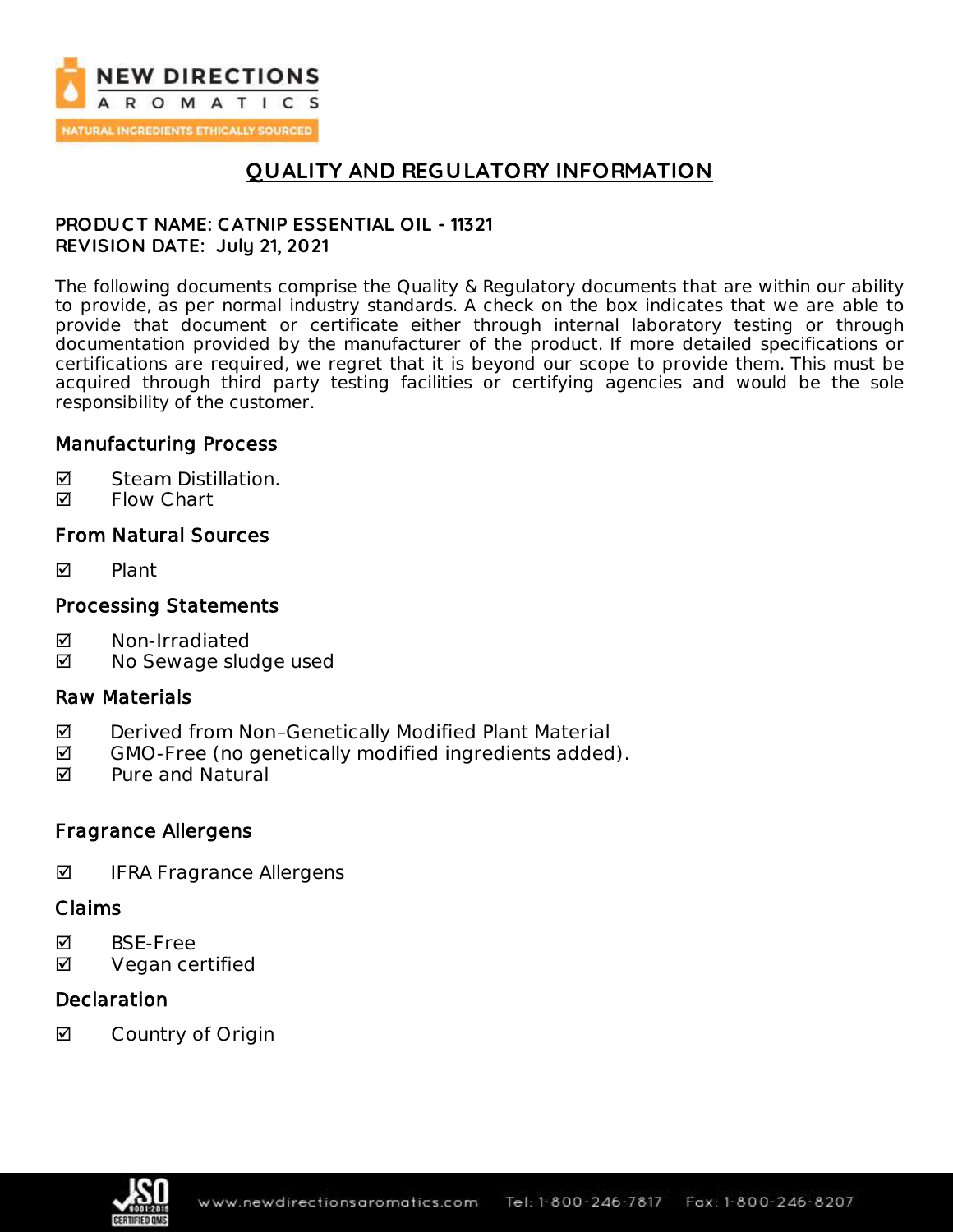

# **FLOW C HART**

## **PRODUC T NAME: C ATNIP ESSENTIAL OIL - 11321**



### Disclaimer & Caution

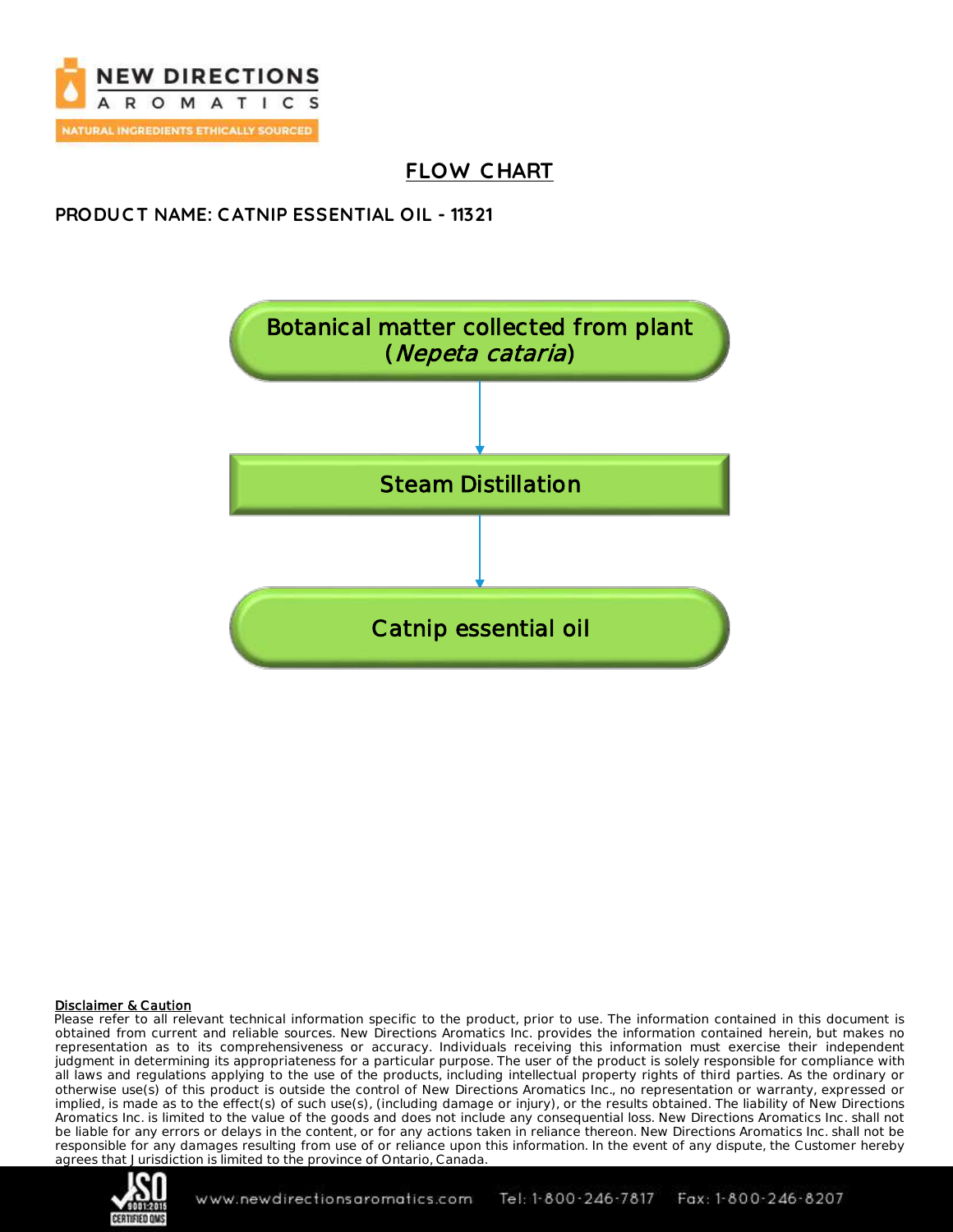

# **NON-IRRADIATION STATEMENT**

## **PRODUC T NAME: C ATNIP ESSENTIAL OIL - 11321**

We hereby declare that, to the best of our knowledge, this product has not been irradiated and does not contain any ingredient that has gone through any irradiation.

### Disclaimer & Caution

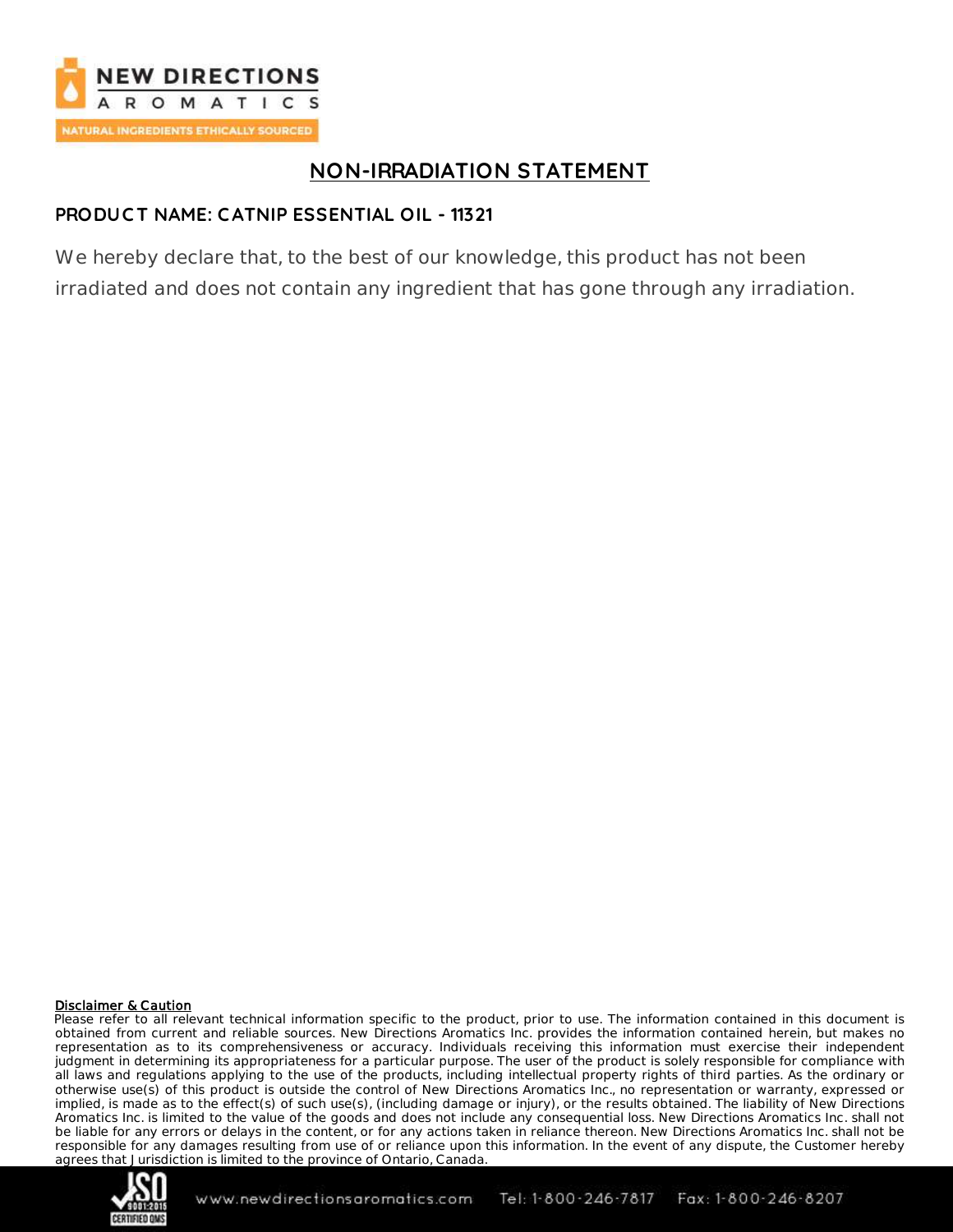

# **SEW ER SLUDGE STATEMENT**

## **PRODUC T NAME: C ATNIP ESSENTIAL OIL - 11321**

We hereby declare that, to the best of our knowledge, this product is free from, and was not processed with, sewer sludge.

### Disclaimer & Caution

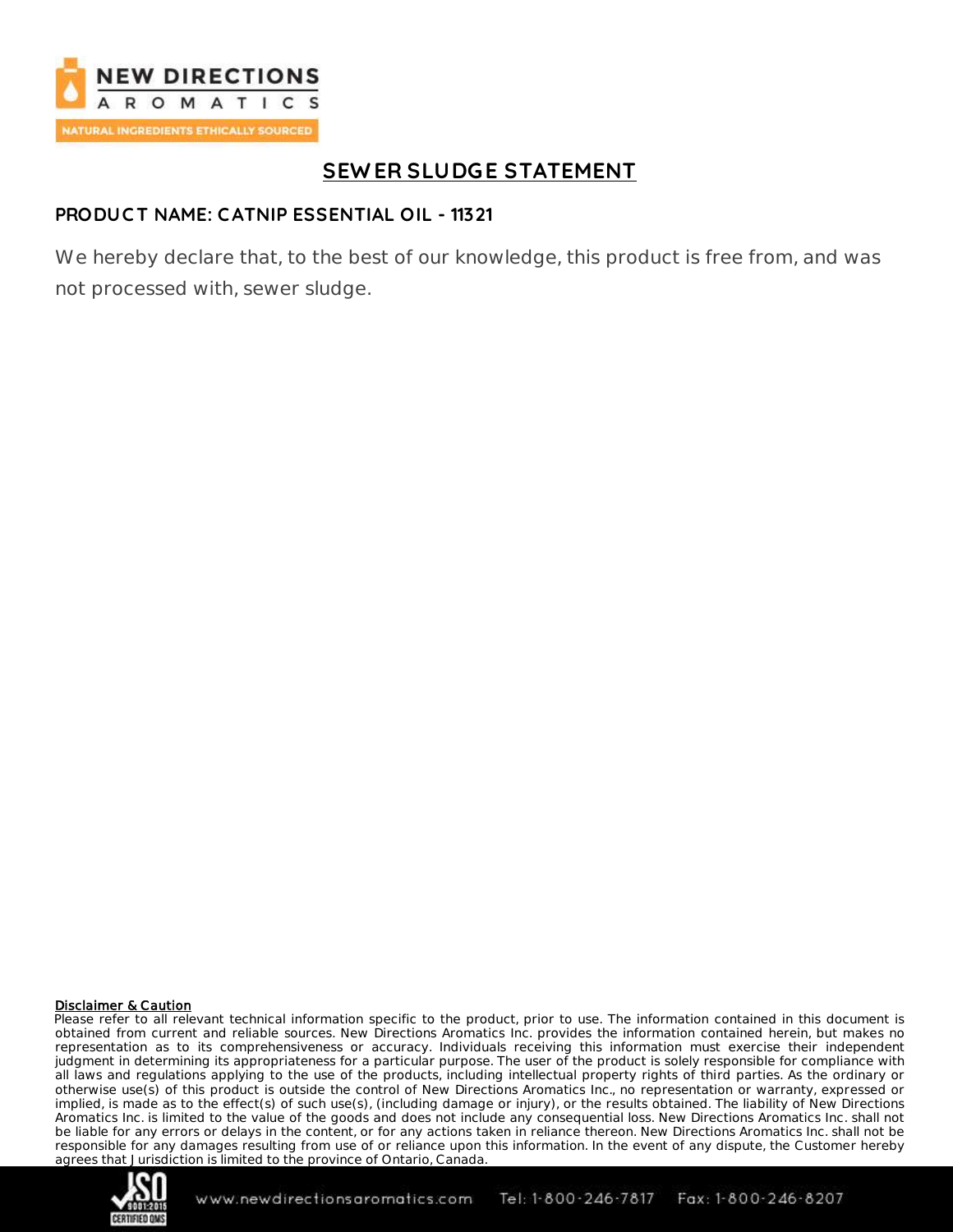

# **GMO STATEMENT**

## **PRODUC T NAME: C ATNIP ESSENTIAL OIL - 11321**

We hereby declare that to the best of our knowledge this product was not produced from or with GMO plant material.

### Disclaimer & Caution

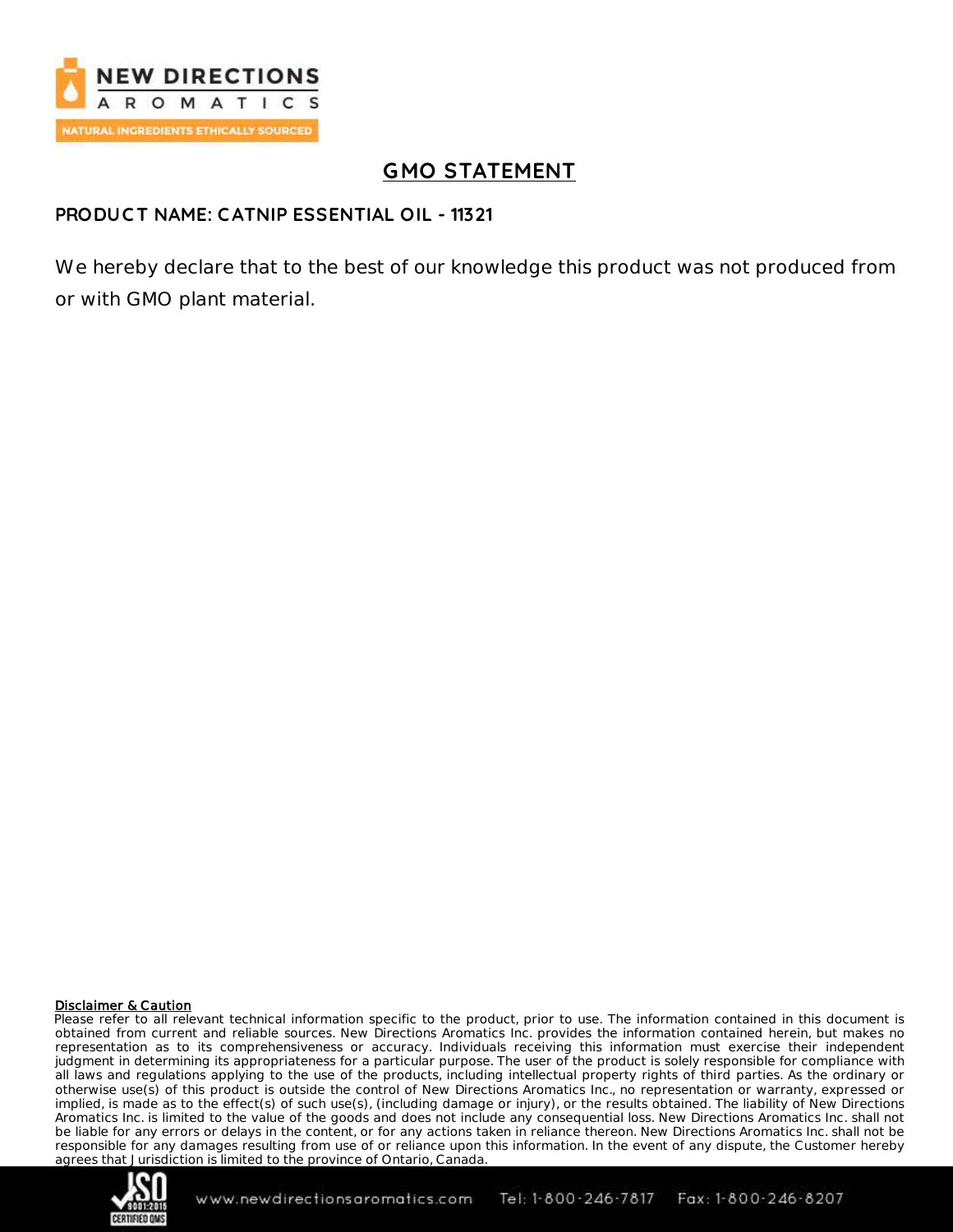

## **PURE AND NATURAL STATEMENT**

## **PRODUC T NAME: C ATNIP ESSENTIAL OIL - 11321**

We hereby declare that, to the best of our knowledge, that the product is 100% pure, natural and unadulterated.

### Disclaimer & Caution

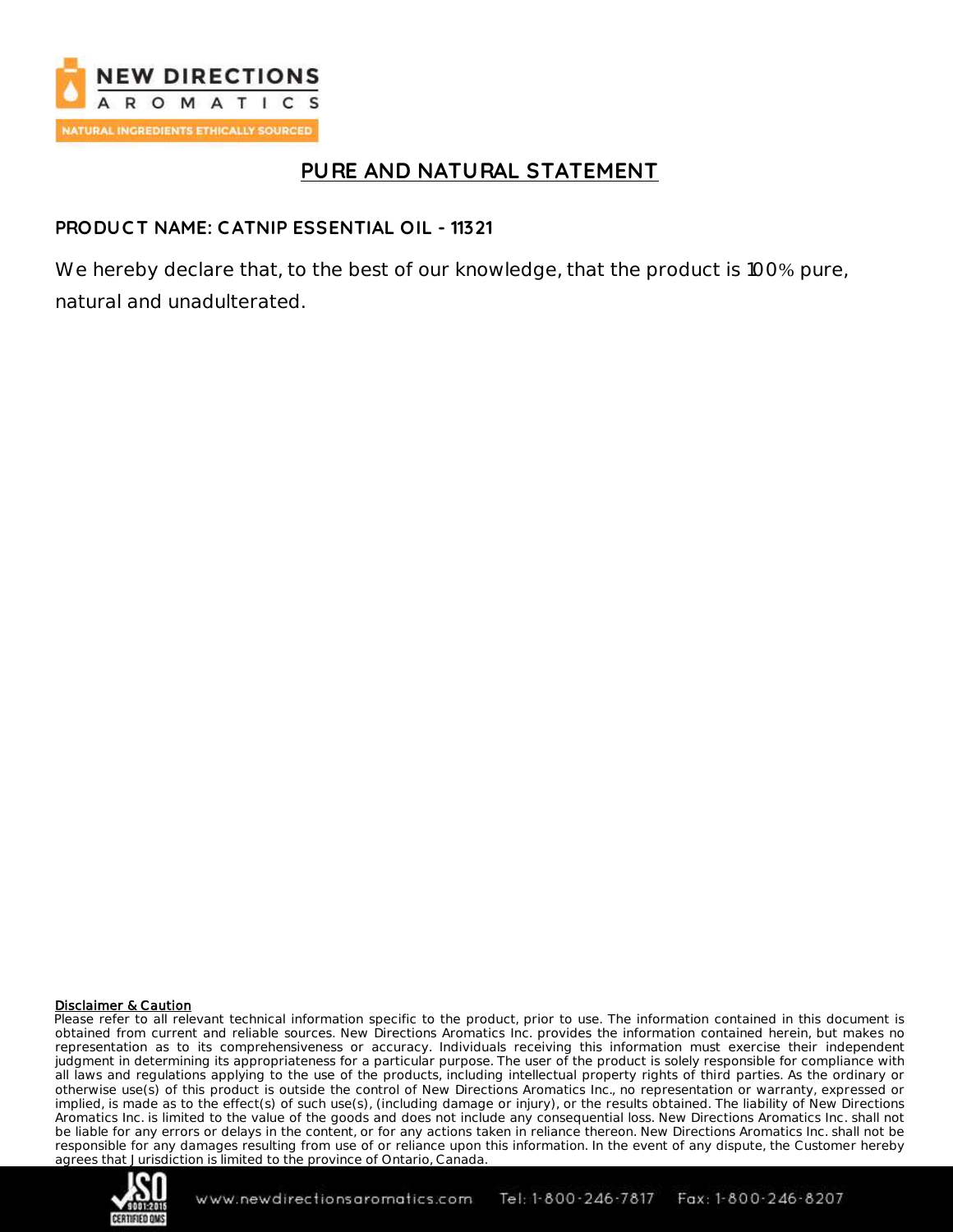

# **IFRA FRAGRANC E ALLERGEN STATEMENT**

## **PRODUC T NAME: C ATNIP ESSENTIAL OIL - 11321**

| Ingredients                                                  | $CAS$ #             | %   |
|--------------------------------------------------------------|---------------------|-----|
| Alpha-Amyl Cinnamic Alcohol                                  | $101 - 85 - 9$      | O.O |
| Alpha-Amyl Cinnamic Aldehyde                                 | $122 - 40 - 7$      | O.O |
| Anisyl Alcohol                                               | $105 - 13 - 5$      | O.O |
| Benzyl Alcohol                                               | $100 - 51 - 6$      | O.O |
| Benzyl Benzoate                                              | $120 - 51 - 4$      | O.O |
| <b>Benzyl Cinnamate</b>                                      | $103 - 41 - 3$      | O.O |
| <b>Benzyl Salicylate</b>                                     | $118 - 58 - 1$      | O.O |
| Cinnamic Alcohol                                             | $104 - 54 - 1$      | O.O |
| Cinnamic Aldehyde (Cinnamal)                                 | $104 - 55 - 2$      | O.O |
| Citral                                                       | 5392-40-5           | O.O |
| Citronellol                                                  | $\frac{106-22}{-9}$ | O.O |
| Coumarin                                                     | $91-64-5$           | O.O |
| Eugenol                                                      | $97 - 53 - 0$       | O.O |
| Farnesol                                                     | 4602-84-0           | O.O |
| Gamma-Methyl Ionone (Alpha Isomethyl Ionone)                 | $127 - 51 - 5$      | O.O |
| Geraniol                                                     | $106 - 24 - 1$      | O.O |
| Hexyl Cinnamic Aldehyde                                      | $101 - 86 - 0$      | O.O |
| HMPCC (Lyral) (Hydroxyisohexyl 3- cyclohexene Carboxaldehye) | 31906-04-4          | O.O |
| Hydroxycitronellal                                           | $107 - 75 - 5$      | O.O |
| Isoeugenol                                                   | $97 - 54 - 1$       | O.O |

### Disclaimer & Caution

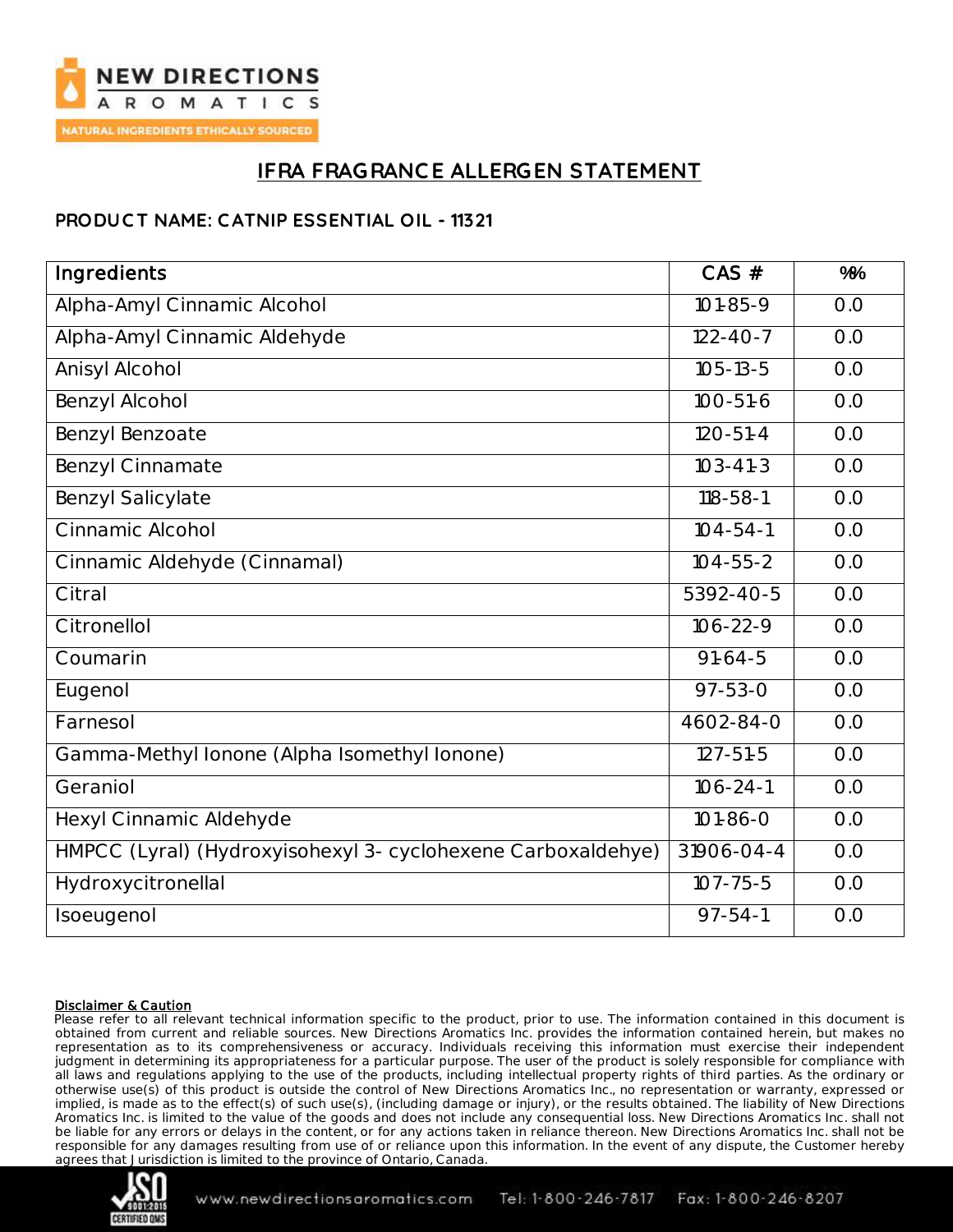

# **IFRA FRAGRANC E ALLERGEN STATEMENT (C ont'd)**

## **PRODUC T NAME: C ATNIP ESSENTIAL OIL - 11321**

| Ingredients                                    | $CAS$ #        | %%   |
|------------------------------------------------|----------------|------|
| Lilial (Butylphenyl Methylpropional)           | $80 - 54 - 6$  | O.O  |
| d-Limonene                                     | 5989-27-5      | 0.14 |
| Linalool                                       | 78-70-6        | 0.0% |
| Methyl Heptine Carbonate (Methyl 2- Octynoate) | $111 - 12 - 6$ | O.O  |
| Oak Moss Extracts (Evernia Prunastri)          | 90028-68-5     | O.O  |
| Tree Moss Extracts (Evernia Furfuracea)        | 90028-67-4     | O.O  |

### Disclaimer & Caution

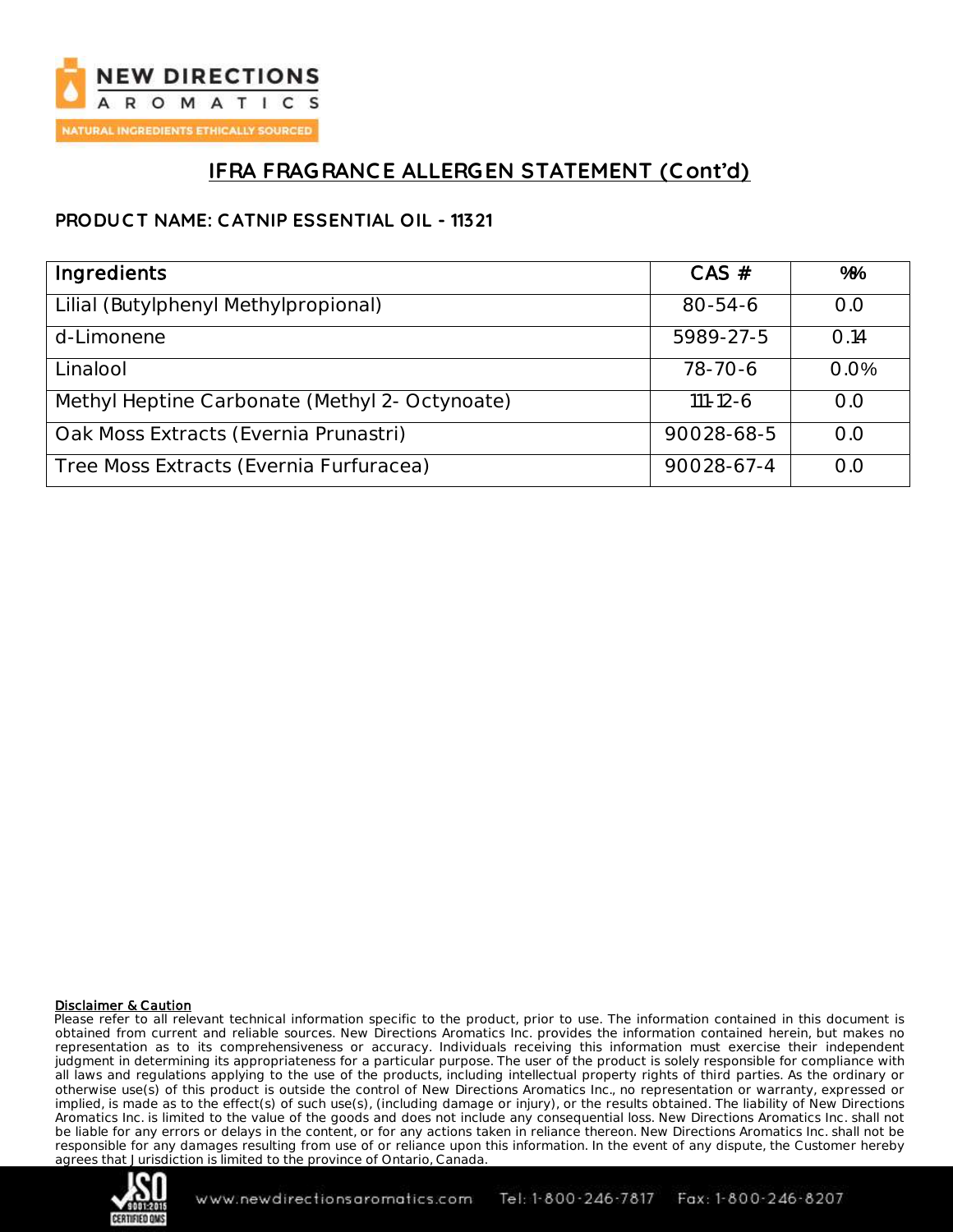

# **DEC LARATION OF BOVINE SPONGIFORM ENC EPHALOPATHY (BSE)**

## **PRODUC T NAME: C ATNIP ESSENTIAL OIL - 11321**

We hereby declare that, to the best of our knowledge, this product was not made with, nor contains, any animal material or derivatives, and is free of BSE.

### Disclaimer & Caution

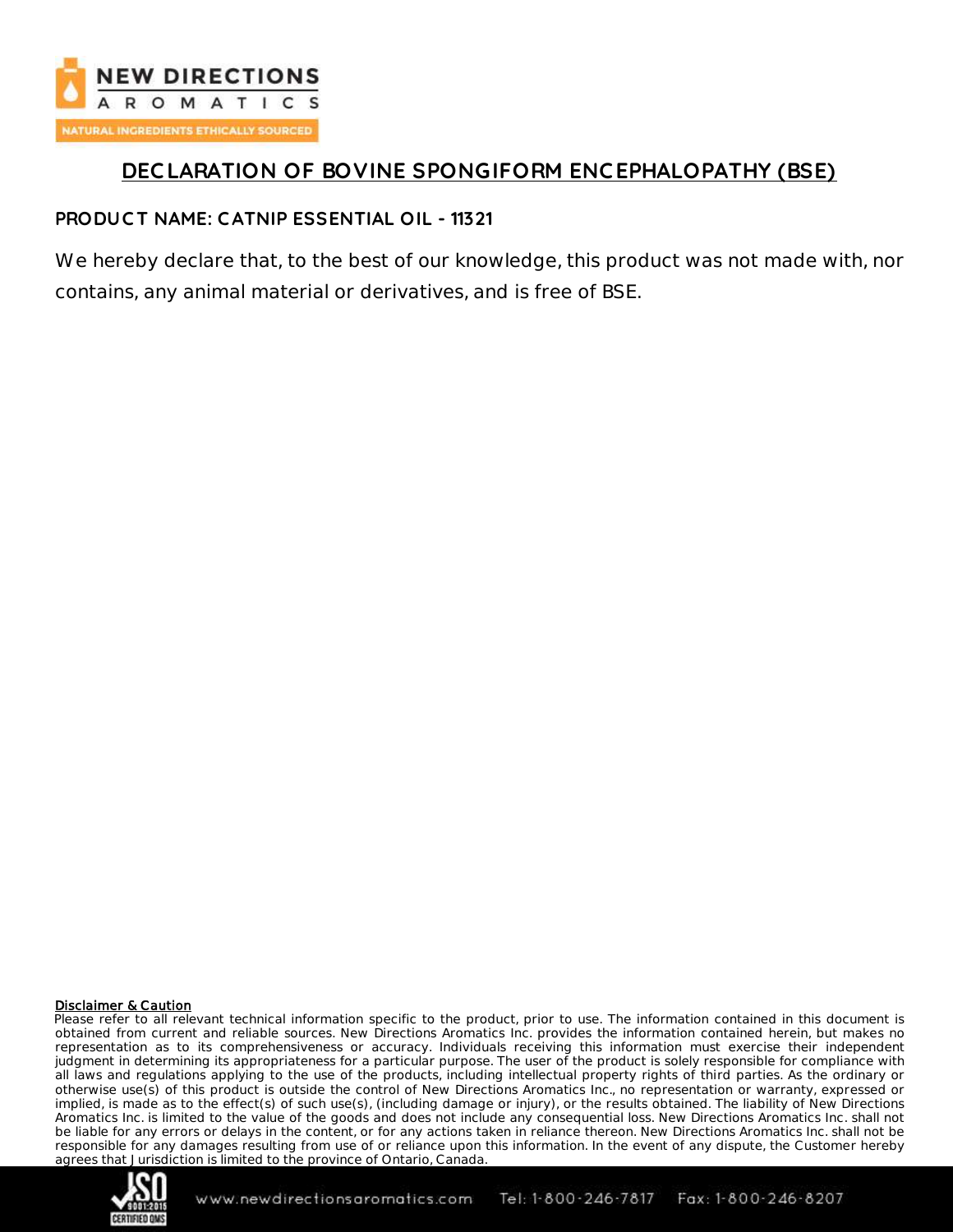

# **VEGAN STATEMENT**

## **PRODUC T NAME: C ATNIP ESSENTIAL OIL - 11321**

We hereby confirm that, this product has been certified to vegans standards.

### Disclaimer & Caution